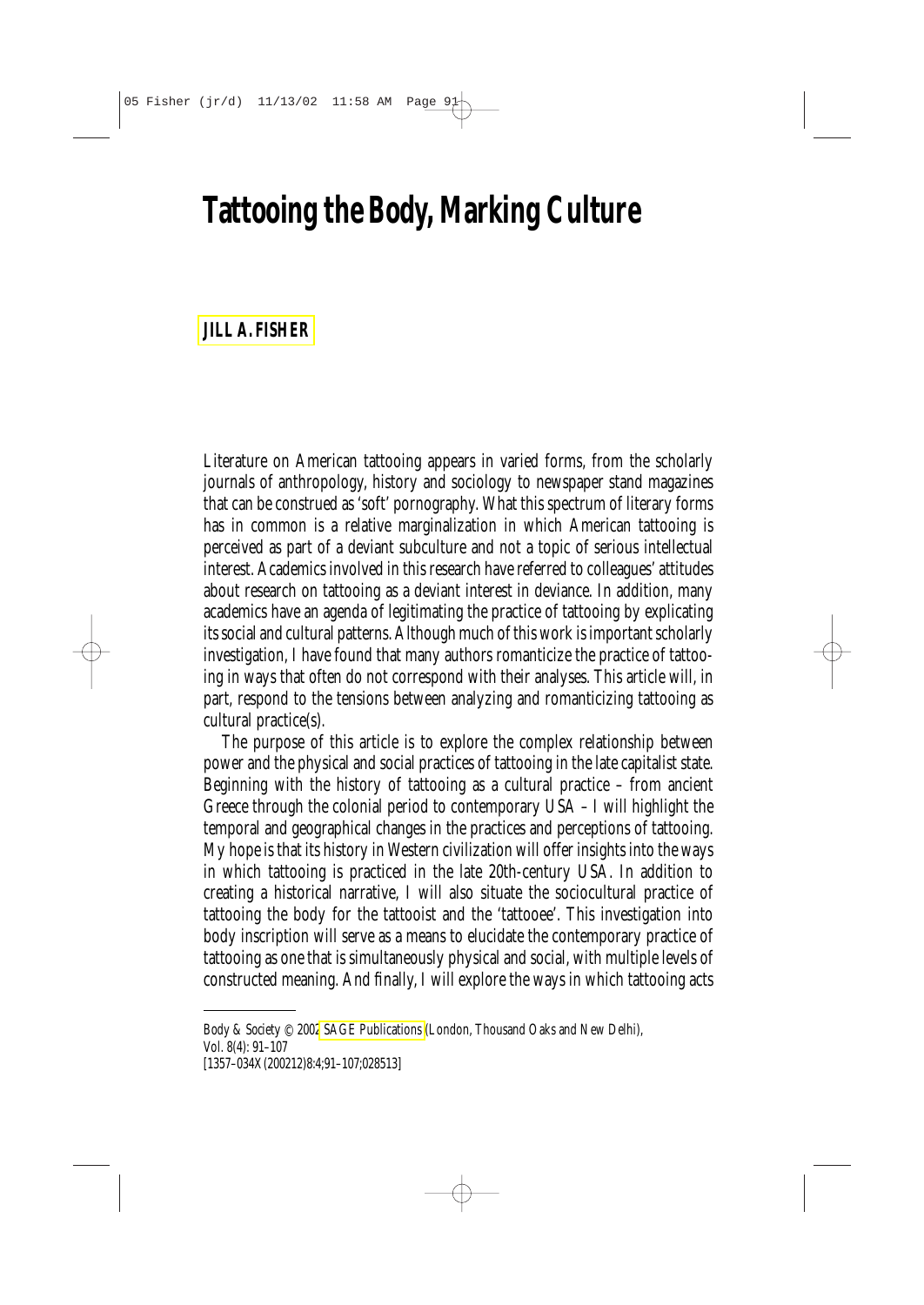as a cultural signifier in the late 20th-century USA. I will attempt to show how tattooing as a form of body modification can be analyzed as a form of resistance to or a symptom of a culture that has commodified the body.

## **From** *Stigma* **to** *Tatau* **to Late Capitalism**

The history of tattooing is somewhat difficult to trace. Although the word 'tattoo' did not emerge until James Cook's voyage to Polynesia in the 18th century, the practice of indelibly inking the body has a much longer history. Jones (2000) posits that the Greek word *stigma(ta)*<sup>1</sup> actually indicated tattooing and that evidence suggests that this word was then transmitted to the Romans.<sup>2</sup> Of course, this linking of tattooing and *stigma* has contemporary value when considering the current meaning of 'stigma' in English. It marries the process or mark of tattooing with its interpretation, indicating that the meaning of stigma today may come from the ancient practice of tattooing.

In spite of the uncertainty surrounding names associated with the practice of tattooing, Jones suggests that the Greeks were not the first to tattoo. He writes:

Cultures which were familiar to the ancient Greeks practised what we would call tattooing. . . . Tattooing in its social aspect, whether as a mark of high status or as pure decoration, the Greeks associated with 'barbarians' of the uncivilized kind, and never adopted it. (2000: 15)

The way in which tattooing was adopted by the Greeks was as a punitive or proprietary action. In other words, because the Greeks associated *stigmata* with their rival neighbors, its social importance was degraded and, subsequently, *stigmata* were used for marking 'Others' within Greek culture, such as criminals and slaves.

This association between social *others* and tattooing was then transmitted from Greece to the Romans. Gustafson (2000) interprets the use of tattooing by the Romans as a state control mechanism. Using a Foucauldian framework to think through social control, he quotes from *Discipline and Punish*, 'But the body is also directly involved in a political field; power relations have an immediate hold upon it; they invest it, mark it, train it, torture it, force it to carry out tasks, to perform ceremonies, to emit signs' (Gustafson, 2000: 24). By indelibly marking the unconsenting bodies of criminals and slaves, the Roman state could more easily control their movements by means of the external mark upon these individuals. Their bodies would act as agents of the state emitting a visible sign of their social role.

Both Jones (2000) and Gustafson (2000) are interested in the visibility and messages of these tattoos. Jones has posited that the act of tattooing the foreheads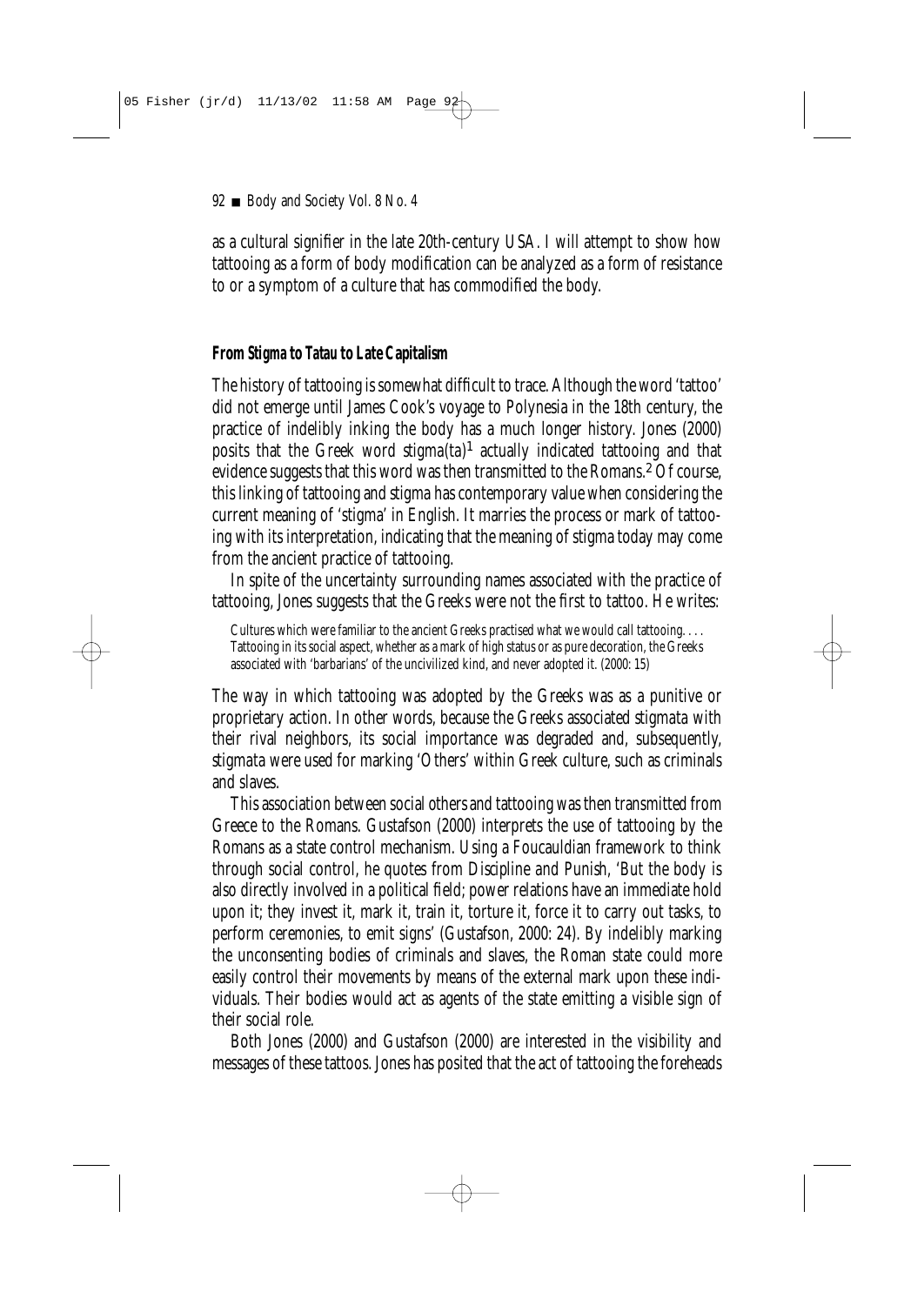of slaves and criminals must have been common up until the 4th century, when Roman Emperor Constantine explicitly forbade inscribing the face with tattoos. Constantine suggested that the hands or calves should be tattooed instead. His reasoning, as Jones interprets the texts, is that 'the face, which has been formed in the image of the divine beauty, will be defiled as little as possible' (Jones, 2000: 13).

Gustafson (2000) has identified three types of penal tattoos. The most common inscribed the name of the crime on the criminals' bodies. The other two were inscriptions of the name of the emperor under whom the crime was committed and the name of the punishment that the criminals were given.3

Established as a punitive or proprietary symbol in Greece, tattooing continued through the Middle Ages in Europe as a means to mark the bodies of criminals, and thus tattooing as a social practice in Western civilization became intertwined with criminality and deviance.<sup>4</sup> Introduced as a practice of the enemy in ancient Greece, tattooing's reintroduction into European culture was through similar circumstances during the 18th century. The colonialist projects in Africa, Asia and the 'New World' (re)presented tattooing as a practice of the primitives who would become the colonized (i.e. Africa and Asia) or the enemies of colonization (i.e. Native North and South Americans). How did this re-emergence of tattooing influence the social and cultural patterns of tattooing in Europe and what would become the USA?

Published in 1769, James Cook's memoirs of his travels to the South Sea Islands introduced the word *tatau* into the English language from the Polynesian word referring to the practice of inscribing the skin with indelible ink. This word quickly morphed into 'tattoo' in English and spread through other European languages, including French and Spanish. It is very unclear in the literature if penal tattooing practices were still occurring at the time the word was introduced into the language. There is evidence, however, that prisoners were 'tattooed' at the end of the 18th and in the early 19th century.

After tracing the evolution of the word *tatau* into European languages and documenting the early anthropological work on body modification in the colonies, there is little scholarly work in history or other disciplines examining tattooing practices in Europe or the USA from 1770 to 1860 (Bradley, 2000; Caplan, 2000a). It is probable that during this period sailors were returning to their homelands with tattoos that they had received on their voyages. There is also some indication that tattooists were practicing in Europe and the USA, but who they were and what their tattooing methods were remain unclear.

One of the first explicit references to tattooing that offers insight into 18thcentury practice was during the American Civil War. Alan Govenar (2000) has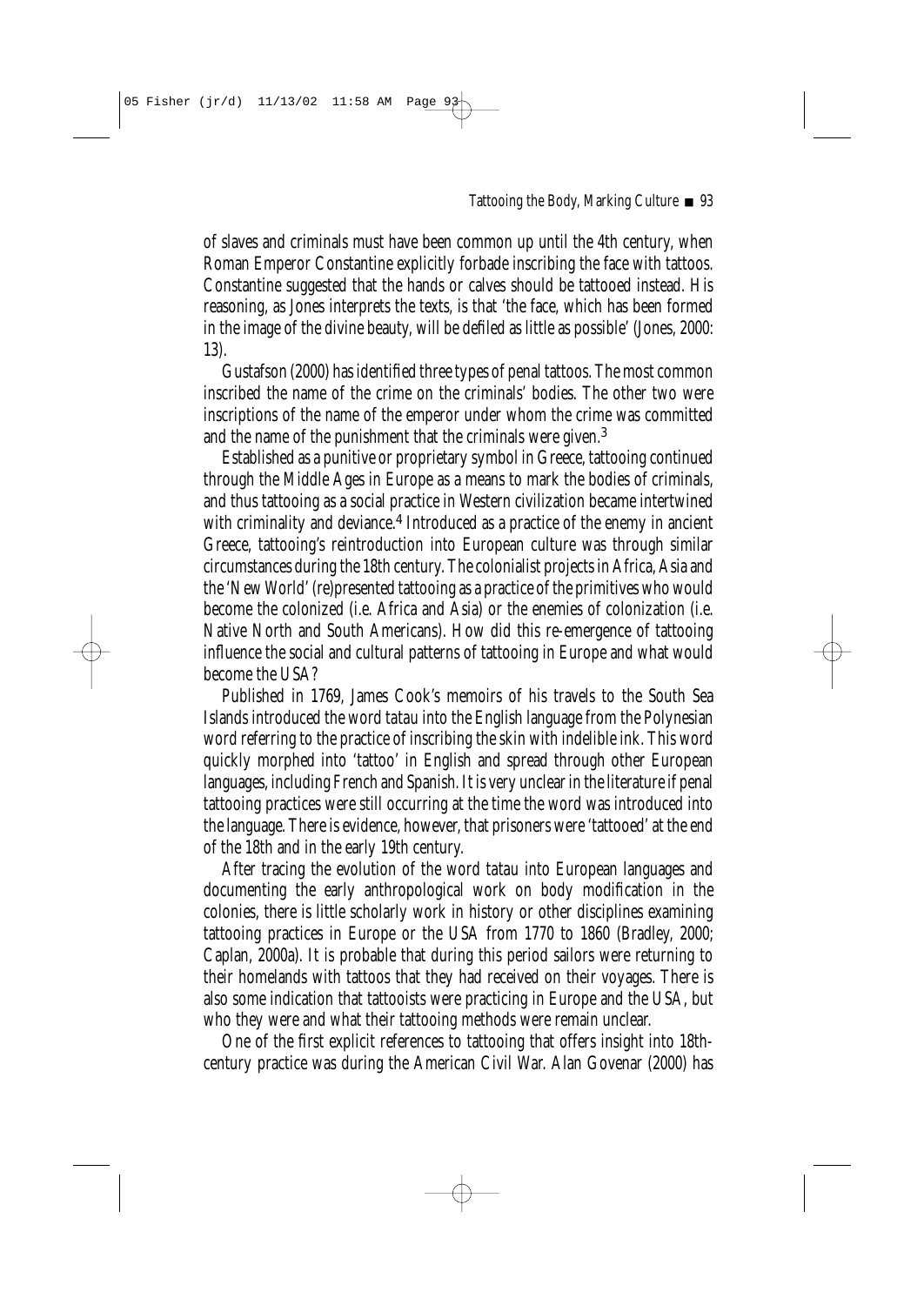found evidence that tattooing was an acceptable practice for soldiers, especially tattoos that were overtly political and were symbols of allegiance to their 'side' in the war. In his article, Govenar suggests that the American Civil War was the first instance in which soldiers were systematically tattooed with symbols of the military or their cause.<sup>5</sup> One way in which to interpret this mass tattooing practice is that the Civil War was an event in which people were struggling with their positions in a politically confusing time. Other than the color associated with the military uniforms, what were the differences between Confederate and Union men who were caught in the war? Perhaps through creating specific war images, and inscribing them on the bodies of soldiers, the opposing armies could create difference between otherwise very similar men.

Changes in the social practices of tattooing were also significant for prisoners. During the 1880s, criminologists in France and Italy became interested in a cryptography of tattoos. They believed that tattoos were bodily inscriptions of the crimes and offenses of criminals and deviants, and consequently, they set out to decipher the meaning of the imagery (Caplan, 2000a). Thus tattoos were seen as physical indicators of criminality. By the late 19th century, in France and Italy, tattooing as a social practice had changed only a little from 2000 years before. The most important change had been from non-consensual tattooing of prisoners to mark their bodies with their crimes, to voluntary tattooing which was perceived by the state as evidence of their crimes.

Ironically, during this same period, England and the USA were experiencing a tattoo 'craze' in 'fashionable society' in spite of the long-standing association of tattoos with criminality (Bradley, 2000). Until the 1880s, criminals, sailors and the working class were the major groups that were tattooed. Suddenly, toward the end of the 1880s, tattoos became fashionable and spread through the upper classes of England and the United States. Tattoos remained fashionable for the next decade or two.<sup>6</sup>

In spite of more socioeconomic groups seeking tattoos during this time, there was no sense of class unification through tattooing. Those in the lower classes receiving tattoos were still interpreted by the tattooed wealthy as deviant. In part, this attitude was based on tattoo imagery and designs, which changed quickly during this period. Bradley clarifies this point:

On the most basic level, tattoos acted as a badge of social and cultural differentiation that separated the tattooed from the non-tattooed. On a deeper level, however, social and cultural homogeneity did not unite the tattooed, for the subject matter and aesthetic style of the tattoos created a fault-line that divided the classes. (Bradley, 2000: 148)

One of the characteristics of the new design was the addition of the 'ethnic' tattoo. This generally meant designs that were influenced by Japanese tattoos.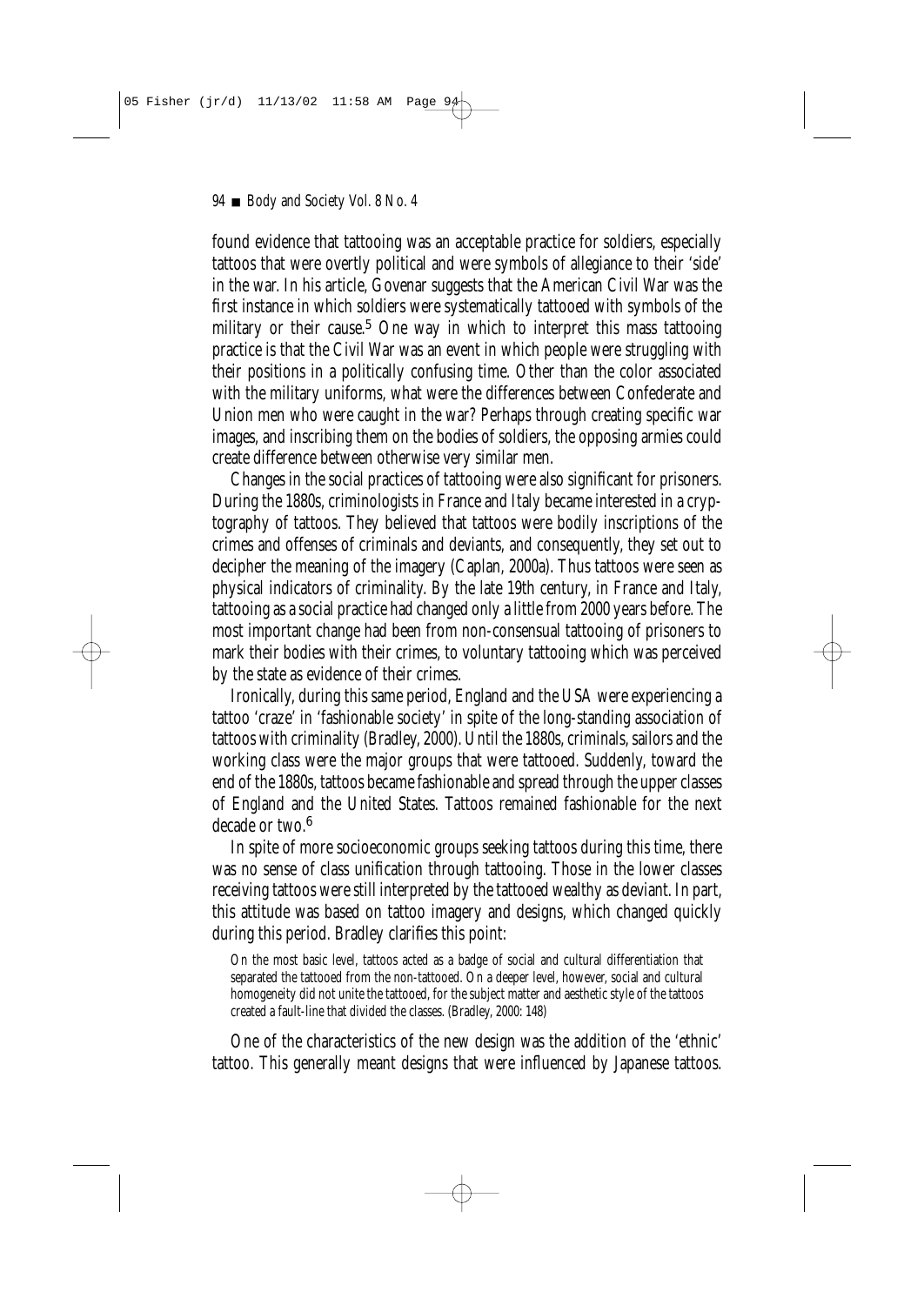Coming to symbolize for the wealthy a (usually false) message of worldliness, these tattoos indicated that its bearer had traveled and consumed other cultures. This physical appropriation of another culture was seen as a class commodity in which one's social standing could be based on the consumption of other cultures, a form of what I call *cultural cannibalism*. Thus, the design of the tattoo was crucial for sending specific class messages for the wealthy, while tattoo designs were generally chosen based on personal experiences or characteristics among the working class. One way of (over)simplifying this class difference can be summed up as follows: in the wealthy class, the purpose of tattoos was to impress, and in the working class, tattoos were to express.

One of the questions that is worth exploring about the upper-class interest in tattooing is why tattooing become fashionable at this precise historic moment in these locations.7 One of the most interesting events that parallels the tattooing trend is the development of the electric tattoo machine. With dates of this technology's emergence varying from as early as the 1870s to the 1890s to its US patent in 1901, most authors cannot agree when the electric tattoo machine actually came into use in the USA (Blanchard, 1994; Bradley 2000; Govenar 2000; Sanders, 1989). One of the reasons that the date is so uncertain is that it came into use quietly. Designed and used privately for years before being patented, the electric tattoo machine was the tool of one individual before it was diffused into the tattooing trade.

Although the date is uncertain, there *is* consensus as to the inventor: New York City tattooist Sam O'Reilly. Building his design from Edison's 1876 electric stencil pen, O'Reilly called his device the 'tattaugraph' (Sanders, 1989). This device was seen as an important improvement for tattooing because:

The electric tattoo machine (patterned after the rotary mechanism of a sewing machine) not only quickened the process and decreased the pain involved, but facilitated greater detail and subtlety in coloration and shading. With the increased technical proficiency in tattooing itself, the quality of the drawings and paintings on which they were based also improved. (Govenar, 2000: 215)8

Although the machine had the potential for creating better-quality drawings, it was seen as a means of deskilling the tattooist because it was 'easier' to inscribe the designs well.

In addition to inventing the first tattoo machine,<sup>9</sup> O'Reilly and his partner Lew Alberts designed and sold tattoo designs and stencils through mail order. This was also interpreted as deskilling the tattooist and as standardizing tattoos. O'Reilly is also credited with bringing Japanese designs to the United States. Sanders (1989) reports this event in the following terms: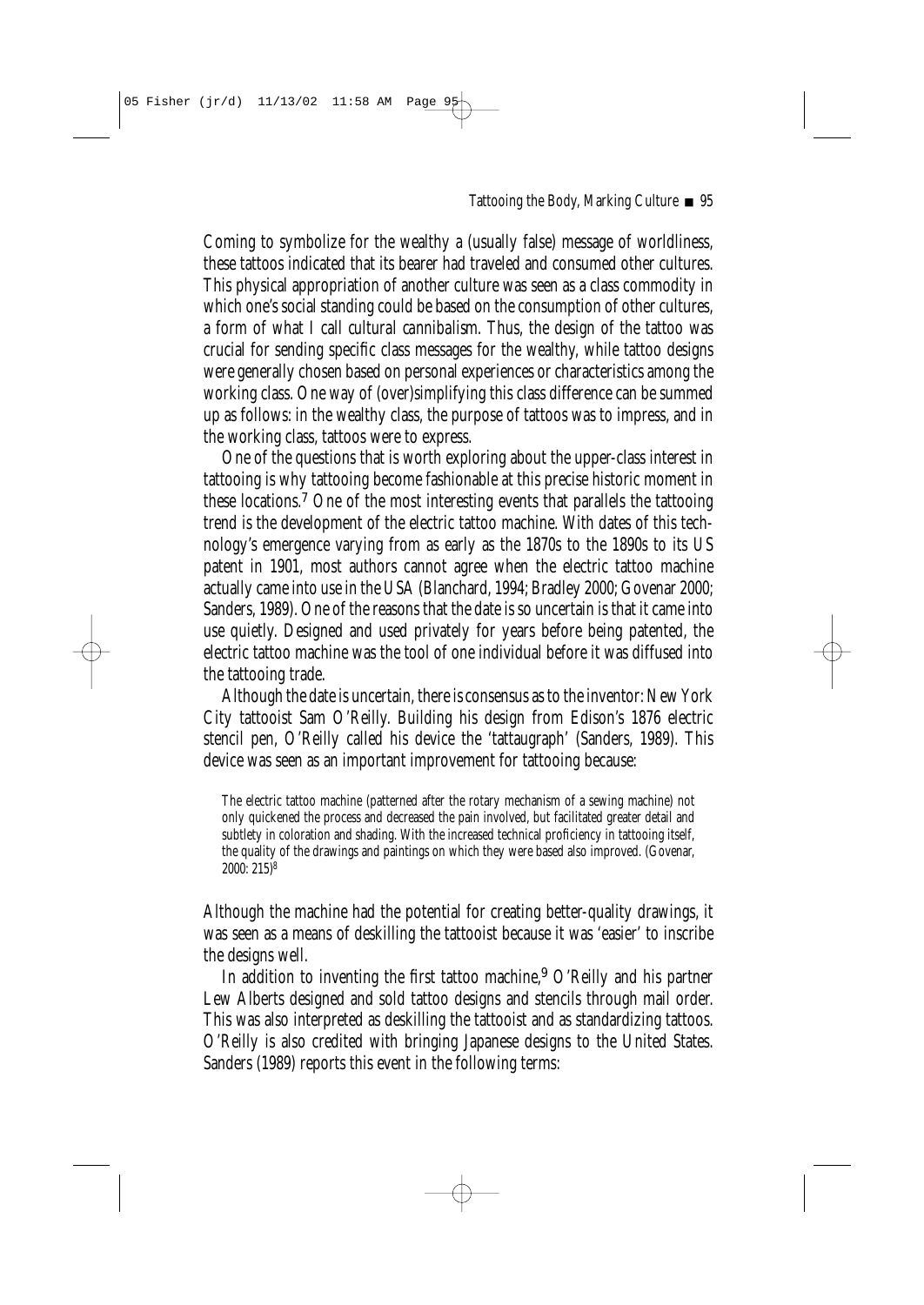For a brief time in the 1890s the Japanese master Hori Chyo was enticed by a \$12,000 a year offer from a New York millionaire to practice in America and two other Japanese tattoo artists were brought to New York under the sponsorship of Samuel O'Reilly. (Sanders, 1989: 16)

O'Reilly learned the Japanese designs and had high sales volumes of his sheets of Japanese tattoo designs (Blanchard, 1994).

The upper class had their phase of fashionable tattooing at the end of the 19th century, which corresponded temporally to these three advances in tattooing associated with O'Reilly: the electric tattoo machine, availability of design sheets and stencils, and access to Japanese designs and styles in tattooing. These three elements provided a less painful tattoo with more designs from which to choose, with more detail in the image than previously achieved. Situated by these changes in the tattooing process, the upper class craze of the late 19th century can be understood within its historic context. The brevity of the wealthy's fascination with tattoos may be due to two factors: a simultaneous increase in the number of social 'deviants' getting tattoos during this same time period and an increased visibility of 'vulgar' tattooed bodies.

Although the middle class did not have a similar involvement in tattooing at the end of the 19th century as did the wealthy, there was a concurrent movement among the working class and among entertainers. A growing interest in the circus spectacle or 'freak show' added to the upsurge in tattooists' business. As more and more men and women covered their bodies in indelible images, tattooing became more and more associated with vulgarity and deviance. Furthermore, as more individuals decided to tattoo themselves to earn money from public spectacle, these performers were forced to increase the number and diversify the design of their tattoos. Tattooed women in the circus found themselves wearing more revealing costumes in order to show how much of their bodies were actually tattooed, leading some critics to describe this as a 'peepshow within a freak show' (Mifflin, 1997). As the 20th century progressed, these performers complained that their bodies were becoming less profitable. By the 1940s, the tattooed 'freak' was no longer able to draw a crowd. The tattoos were still perceived as vulgar by the general population, but the novelty of seeing someone's body covered with tattoos had worn off (Govenar, 2000).

The military also became publicly opposed to tattoos,10 due in part to the erotic images soldiers chose as tattoos, but also due to fears that tattooing was a public health hazard. Few cases of communicable diseases were documented as transmitted through tattooing, but even today, tattooing has an aura of risk about it.11 Although military officials tried to warn soldiers about the danger of being contaminated by tattoo needles, it seems that the numbers of military men being tattooed did not decline. While serving an important role in soldier bonding or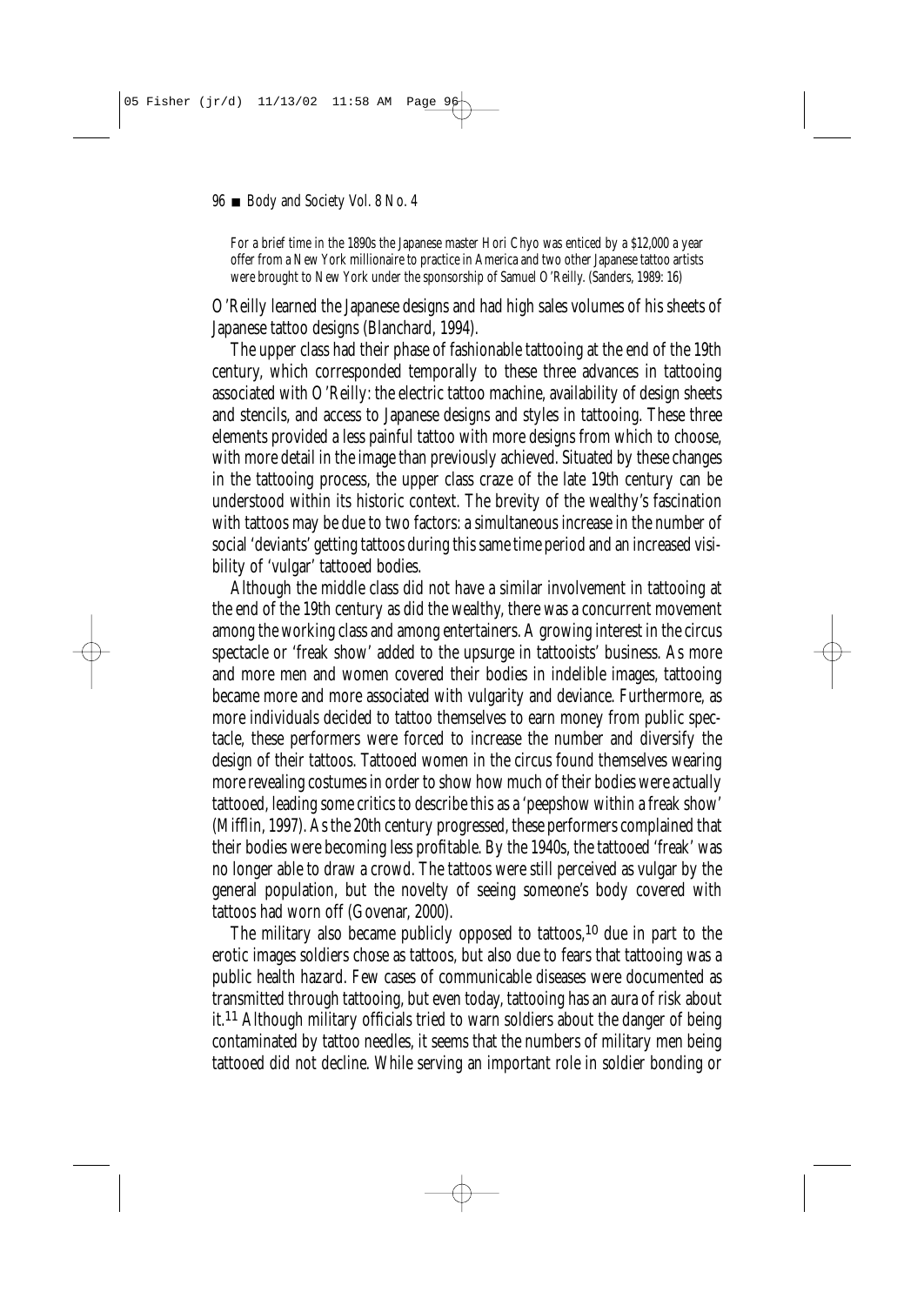group identification perhaps, the tattoo was not publicly accepted and had 'negative social value' when soldiers returned to civilian life (Govenar, 2000).

Govenar (2000) associates this rejection of the military man's tattoo as part of the American Return to Normalcy movement of the 1950s in which conformity and rejection of the war played a large part. The tattoo was a symbol of the breach that the Second World War had caused in society. During these years after the war, tattooing was primarily associated with the working class, gangs and drunks. At the same time, however, tattooing became one of the most common forms of teenage rebellion,12 and tattoos were widely depicted in film and advertisement with nationally recognized figures like Popeye and the Marlboro man having tattoos.

Tattooing as a fashion or as a craze re-emerged during the late 1960s and 1970s with the hippie and rock star subcultures. This trend has had its peaks and lulls during the past 35 years, but it has sustained itself as a movement. Cutting across diverse social and class groups, there are more people today who get tattoos, and yet there is still a relative marginalization of the practice within the larger culture. It is perceived as a social marking that, if not inscribed on the bodies of deviants, then constitutes a deviant practice on the bodies of individuals. Before turning to an analysis of the practice of tattooing as a symptom of late capitalism, I will first situate the individual who becomes a tattooist and the individual who gets tattooed in a sociological framework.

## **Tattooing and the Profession of Modifying Bodies**

This article has concentrated solely on the social and cultural perception of tattoos as they exist on the body. This second section of the article will explore the profession of tattooist. I will outline the trade, discuss the ethical decisions in tattooing, and raise the issue of tattooist as artist or service provider.

With men making up about 85 percent of tattooists, tattooing is predominantly a male occupation in the USA. Although women tattooists generally make the same salary as men tattooists, and have the same degree of professional security, the occupation is very difficult for women to enter. Learning the trade is based almost solely on an apprenticeship model, in which trade secrets are passed from the tattooist to the novice by working closely together. Tattooing equipment is easy to acquire (with sufficient funds, around \$500–1000), but the techniques are not so obvious. Finding a tattooist who is willing to teach and work with an apprentice can be crucial to establishing oneself in the trade, and women are often discouraged from serving an apprenticeship.

Trade secrecy in tattooing is due in part to the lack of vertical mobility of the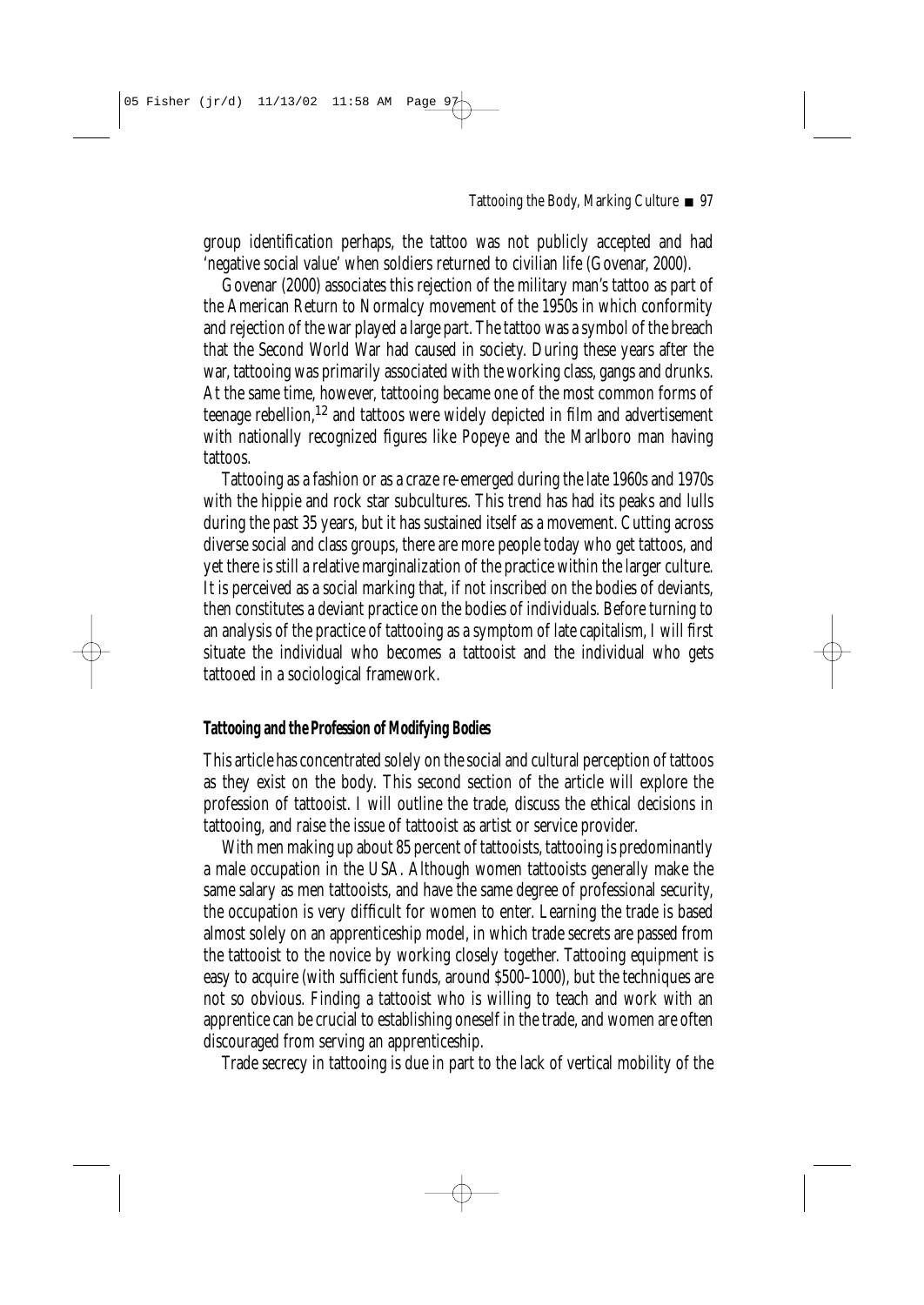profession. Tattooists' aspirations tend to fall into one (or both) of two categories: owner of a profitable shop and recognition as an artist. Because tattooists can only expect horizontal mobility (i.e. changing from one shop to another or changing cities), the tattooists, after establishing themselves, have little opportunity to increase their status or their income (Sanders, 1989). Thus, training too many novices in the trade can negatively impact the tattooist because this could lead to decreased profits from sharing the client base.

The skill of the tattooist, however, is not confined to his/her ability with the tattooing needles. Often these people need to have an acute business interest due to much economic uncertainty. Business is sporadic, depending on time of the day, day of the week, and season of the year.13 In order to maintain their shops, tattooists have to plan for this uncertainty and develop ways in which to compensate for their time waiting for clients in the shop. For example, many tattooists require a deposit when clients come in to make an appointment. This helps guarantee that the client will come back, come at the designated time and day, and if he/she does not show up, the tattooist is still compensated for the time spent waiting.

Another important aspect of tattooing which is harder to learn is the tattooist's interpersonal skills. Many clients are frightened when they come for tattoos, and the tattooist must repeatedly answer the same questions: Will it hurt? What does it feel like? How much does it cost?<sup>14</sup> In addition, many clients have very specific ideas about the image that they will have tattooed, and the tattooist will have to negotiate these desires with the cost, feasibility, and the long-term psychological and social welfare of the client. In his book, Sanders (1989) quotes at length from an interview with a tattooist regarding this last point. The tattooist relates the case as follows:

The girl came in and she said she wanted – a really stupid name – 'Larry Joe Vitelli' tattooed around her nipple on her breast. This girl was extremely fragile. I sensed that immediately. She was not, in the American sense of the word, a beautiful girl. . . . She wanted this 'Larry Joe Vitelli' tattooed on her nipple. So I spent about 20 minutes trying to talk her out of getting this guy's name tattooed on her because I just don't think it is a good idea . . . although I will do vow tattooing because I think it is a valid tattoo image. I do my best not to do it, first. Then I realize that it is futile to try to talk them out of it – love has its way of blinding the logical person. So I didn't want to do this tattoo and [the artist/proprietor] comes out because this girl is protesting because she wants this tattoo. He says, 'You're going to do this tattoo because that is what I hired you to do and that is what she wants. So you do it.' Ok. So I thought, 'Here I am in a moral dilemma. I don't want to do this tattoo because I know that this girl has problems emotionally and I'm forced into it or I'm going to blow my position here.' So I decided I'll do the tattoo. So I start to do the tattoo and I'm half way through it – I got 'Larry Joe' on there – and she starts making passes at me . . . sexual sort of come on things. Here I am writing 'Larry Joe Vitelli' on her and she wants to get sexually involved with me. So I said to her, 'Well, you and Larry must have quite a relationship to do something like this. I mean, this is a really intimate kind of thing – having your breast tattooed with this guy's name. You'll never be able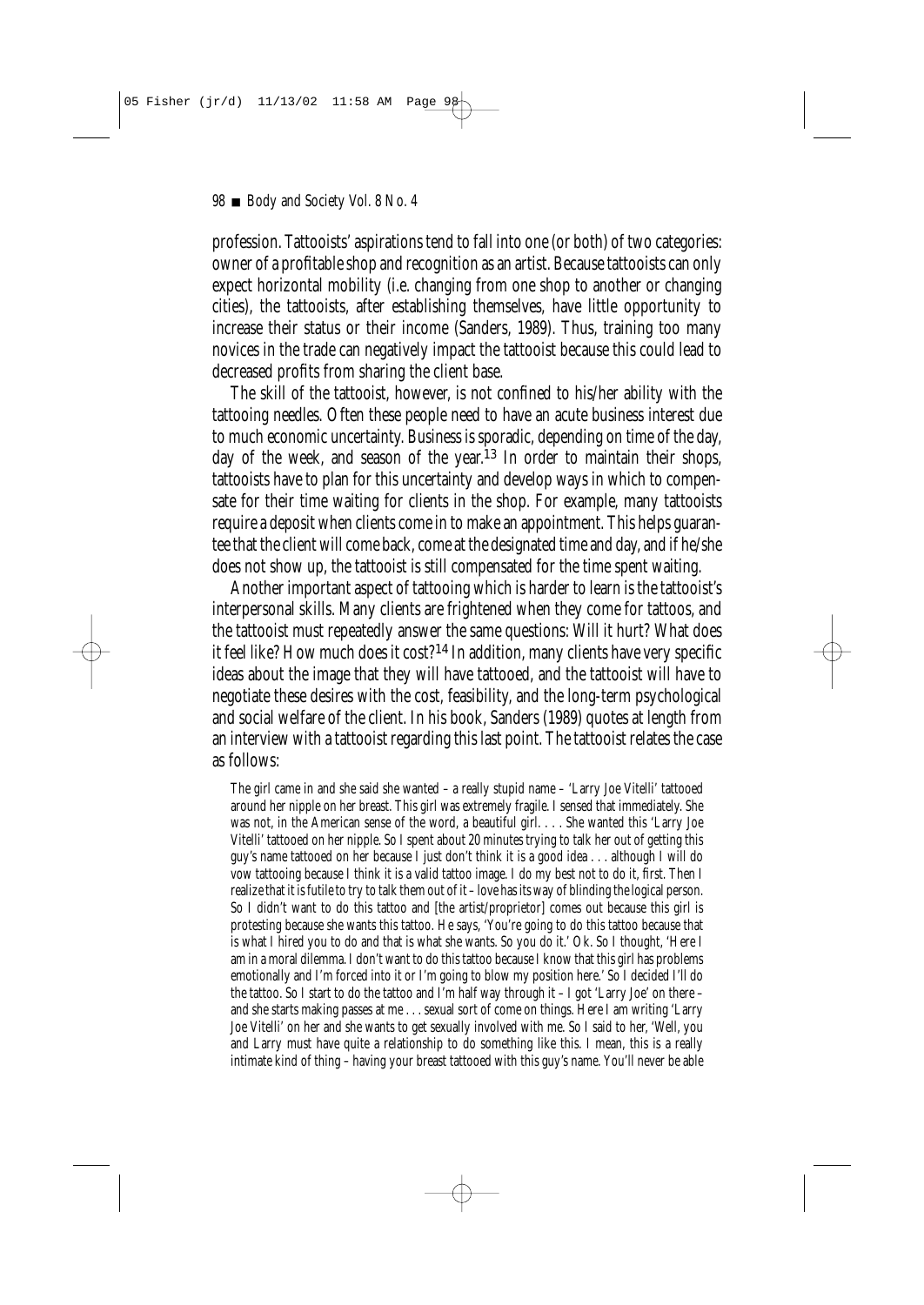to jump in bed with anyone else without them seeing "Larry Joe Vitelli" written there.' I said, 'You must have quite a relationship: you must really care about each other.' She goes, 'Yeah, I really love him but I have no idea how he feels about me.' I'm in the middle of tattooing this on her. I didn't trust my own intuitions. I didn't follow my own standards. I compromised . . . I felt sick, nauseous . . . I'll never do anything like that again! That was a real lesson for me. (Sanders, 1989: 79–80)

These types of moral choices in which the tattooist has to decide whether to do the tattoo or risk having the client go elsewhere are not only relevant to this sort of psychological case. Whether or not to inscribe individual names on the bodies of clients is often placing the tattooist in the position of a therapist,<sup>15</sup> but there are other ethical choices the tattooist must make regarding tattoo design. Clients might request tattoos of swastikas or overt racist or anti-social phrases, and the tattooist must learn to negotiate with these clients or refuse to do the tattoo. Most of the time, tattooists are unwilling to do tattoos that they are morally opposed to because they are fearful of getting a reputation for this type of tattoo, having to do more of them, increasing their own occupational stigma, and perhaps losing other business as a result.

As stated above, tattooists have little opportunity for vertical mobility, and so many individual tattooists aspire to receive recognition as artists. This is one of the most severe tensions for many tattooists. Can their craft be considered art when it is based on a skilled service and profit-driven? Many people, especially those in the art world, argue that it is not an art. How can tattooing be art when most of the work done is based on standardized designs that the clients choose from the wall of the tattoo shop? Many tattooists themselves do not argue with this. Some tattooists have a concept of mutual artistry for which they often strive (Sanders, 1989). This can best be characterized as a process in which the tattooist and client design a tattoo based on the individual personality of the client and based on the client's body, using the natural contours of the body to make a more beautiful tattoo. This process is often restricted by the client's cost considerations and his/her desire to know exactly how the finished product will look in the end.

Are these clients seeking art? How do they choose not only a tattoo, but also a tattooist? What are the ways in which they envision the ink on their body? The next section will examine the 'tattooee' and their role in the social and cultural patterns of tattooing in the USA.

#### **Inscribing the Body: A Demographic of Tattoos**

Historically, men have been much more likely to get tattoos than have women, especially men who are members of particular groups, such as the military or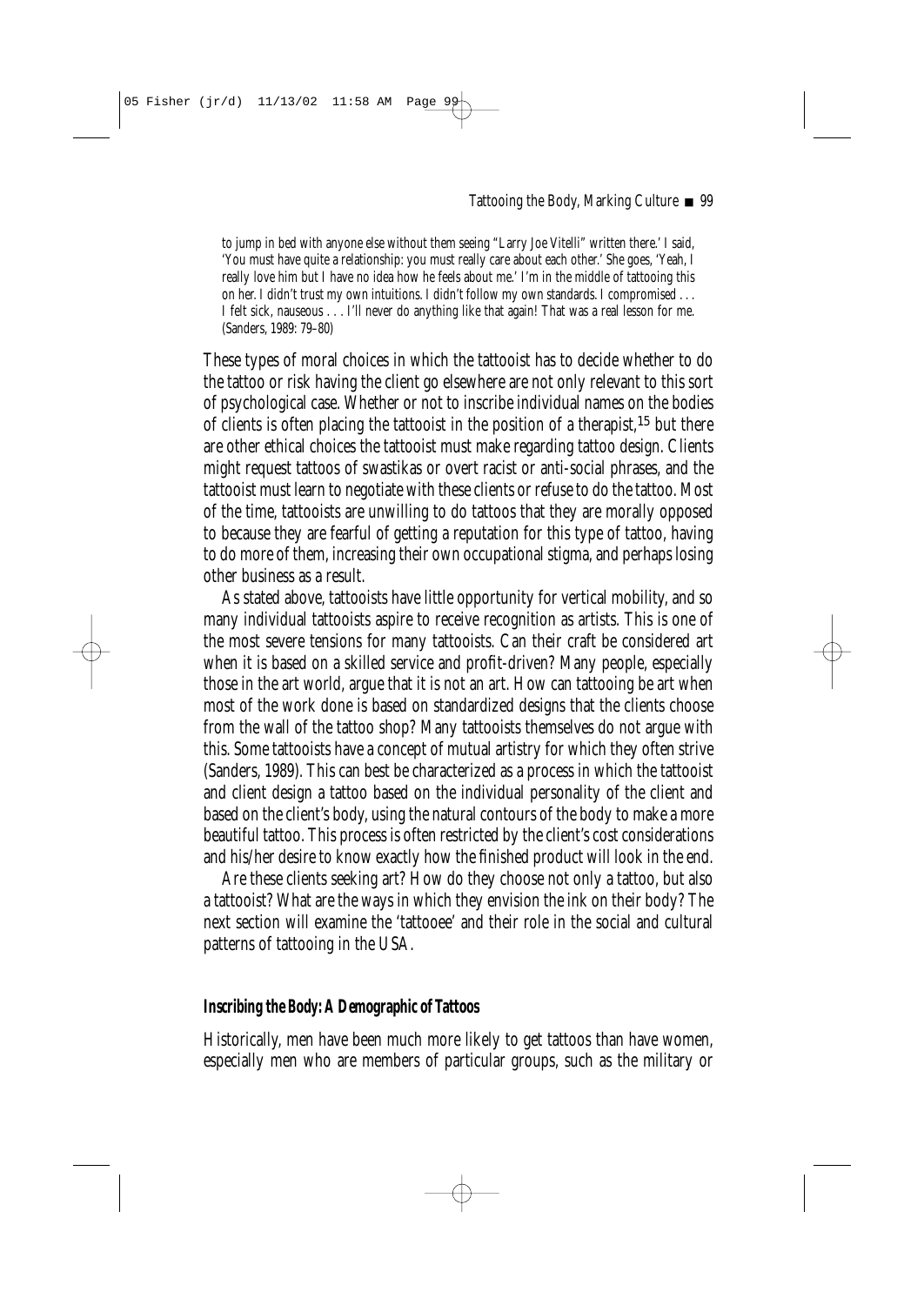motorcycle gangs. Recently, however, this trend has reversed, with about 60 percent of tattoo clientele being women (Mifflin, 1997). This particular change is difficult to explain, and it seems that it may not be so much that women are reversing the stereotype, but rather that tattooing is equalizing between the sexes.<sup>16</sup> One of the enduring sex differences in tattooing is the location of the tattoo. Most women choose a location on their bodies for the tattoo that they will be able to conceal relatively easily, whereas men often choose a location they will be able to reveal relatively easily. The torso, especially the hips, buttocks, or breasts, is the most common location for women, while men usually place their first tattoos on their arms.

Tattooing is generally a peer activity with about 64 percent of tattooees coming to the shop with friends or family. Although there is a stereotype of inebriation as one of the motivators in seeking tattoos, most tattooists refuse service to these people because of 'their inability to maintain the appropriate receiving demeanor' (Sanders, 1989). This is to say, they have trouble staying still during the tattoo, often vomit, and frequently hassle other clients and the tattooist him/herself.

Although clients are usually sober when they seek tattoos, getting tattooed is often not a deliberated decision. Several authors compare the decision to be tattooed with impulse shopping. Groups of friends are together, someone suggests getting tattoos, and they go to the nearest tattoo shop or one that someone may have heard of before. The vast majority of clients never research the process of tattooing nor the reputation or skill of the tattooist. Linking impulsiveness with tattooing creates a fascinating tension. By definition, tattoos are permanent.17 The choice of tattooist and design, therefore, should be a process rather than a capricious act. This impulsiveness can mean that the individual does not receive a well-designed tattoo, but in spite of the spontaneity of the act, the tattoo generally conveys multiple meanings for its bearer.

Both Blanchard (1994) and Sanders (1989) identify four primary overlapping functions of the tattoo. First, the tattoo functions as ritual. In a culture in which there are few rituals or rites of passage outside religion, the tattoo can serve (as it did for indigenous people who practiced tattooing) as a physical mark of a life event. These life events are interpreted as significant by the bearer, if not by society, and can vary from the winning of a sporting event or competition to the completion of a divorce to the remission of cancer (becoming a 'cancer survivor'). The tattoo also functions as identification. By inscribing established symbols on the body, the tattooee is identifying him/herself as part of a given group. Groups can be as broad as 'American' to the very specific, such as a family or partner's name.

A third function of tattooing is protective. The tattoo can be a symbol or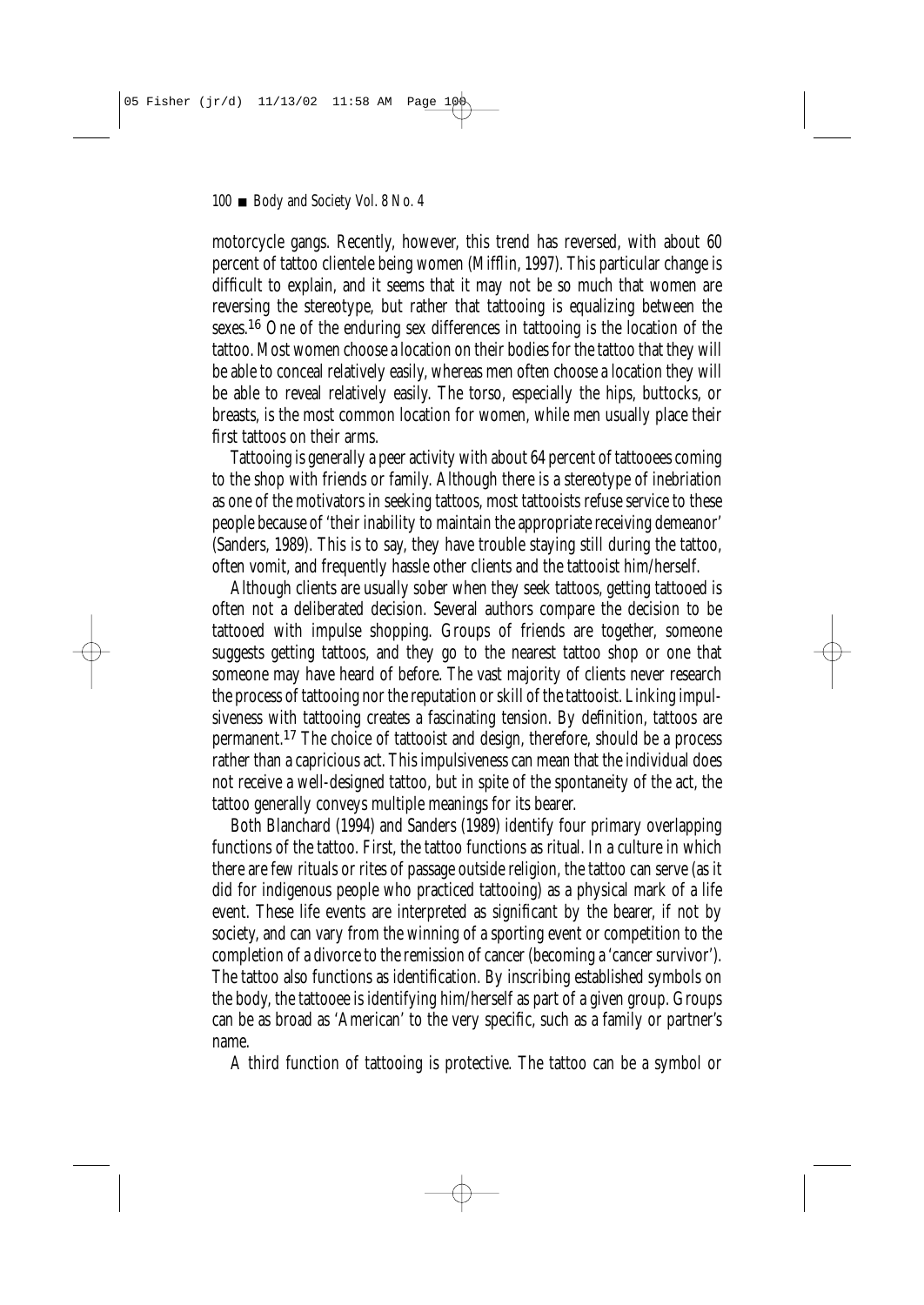talisman to protect its bearer from general or specific harm. Sanders (1989) relates an interview with a man who had a tattoo of a fierce and angry bee inscribed on his arm. The man told Sanders that he was allergic to bees and had been stung so much that his physician feared the next sting might prove fatal. Having decided he needed protection against bees, the man decided to get a bee tattoo/talisman to frighten the bees from stinging him again. Finally, the fourth function of tattoos is decorative. Regardless of their particular psychosocial function for the individual, tattoos are images (even words become images as/within tattoos). By modifying the body with tattoos, the individual has chosen to add permanent decoration to his/her body.

Having this decorative function, tattoos are often associated with exhibitionism. Although there is indeed an element of desire to reveal tattoos, there is often an equally profound desire to conceal tattoos. Revealing the tattoo has several functions, including showing the individual's stylishness, identifying a group to which they belong, and demonstrating their rebelliousness. The desire to conceal can stem from the deeply personal meaning of the tattoo for the individual or from the deeply embedded social stigma. While the tattooed person enjoys the positive attention from his/her peers generated by the tattoo, most of these same people feel embarrassed about the negative reactions they get from others, especially when this reaction is coming from friends and family. People with tattoos try to avoid and resent questions such as 'Why would you do that to yourself?' or 'Do you know what kind of people get tattoos?'18

Even as tattooing becomes more prevalent in the USA, there is still a persistent taboo on tattoos. People with tattoos often feel that they should cover their body markings in public or risk social rejection. Tattooing remains a marginalized occupation, in spite of its record for professionalism and safety. Why is it that the tattoo can be so enshrouded by a myth of deviance, and elicit such disgust? What are the meanings that American culture has constructed for the social practice of tattooing? And how does this practice negotiate the social and cultural space in the USA to build personal meaning for the individual marked by tattooing?

## *Dermagraphics***: The Tattoo as Cultural Signifier**

The previous sections of this article have traced the history of tattooing in Western civilization, with a particular focus on the USA, and analyzed the characteristics of the tattooing profession in addition to examining individuals who acquire tattoos. Although this is a productive way of understanding the social role of the tattoo on a micro-level, the above work does not interpret the tattoo as a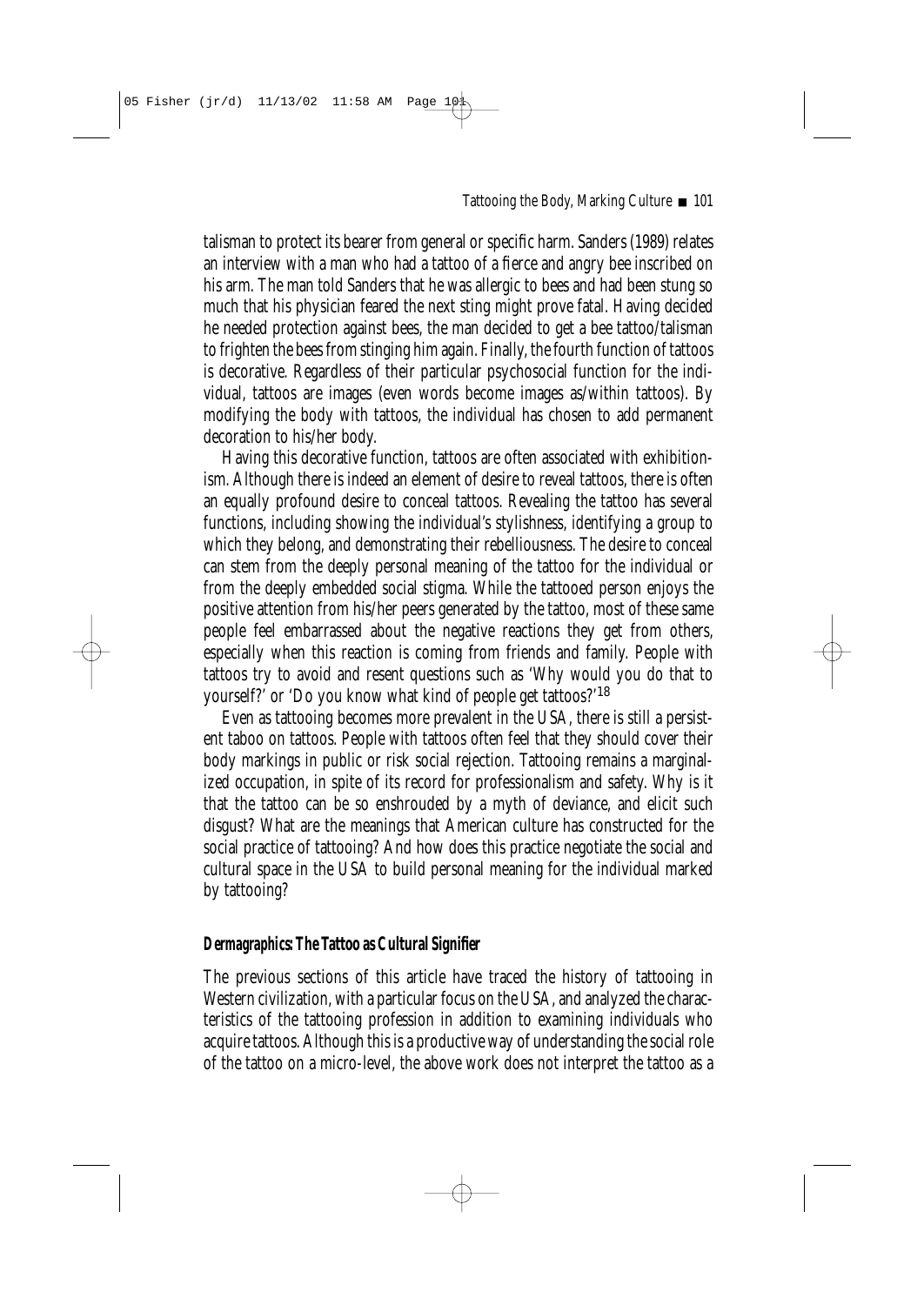cultural phenomenon. The remaining section of this article will position work from a semiotic model using tattooing as the signifier, the concept of body modification as the signified, and a socially 'dis-eased' body as the sign.19 By comparing tattooing with other forms of body modification, particularly socially sanctioned forms, I will interrogate the social and political construction of tattooing as a symbol embedded with cultural meaning.

American culture is replete with manifest contradictions about the body. The late capitalist economy has created a structure in which our lives and bodies have been violently commodified. The notion of flexibility has translated into bodies as a demand to reshape the identity through capitalism. Bombarding society with messages about the body has resulted in a cultural obsession or fixation with the body. Through advertising and other forms of popular culture, Americans accept the requisite need to commit themselves to 'body-work' or suffer social stigmatism and rejection.<sup>20</sup> While demographically America is becoming overweight, the ideal body is exerting more demands and more restrictions – thinner, more muscular, healthier – on the individual. And there are a million products marketed to help Americans reach this goal. Why is it that a culture that abhors permanent body modification, such as tattooing, infibulation and cicatrization, can simultaneously encourage incremental, semi-permanent and often expensive body modifications, such as clothing, make-up, hair trends, dieting and muscularity?

Fashion, by definition, has a fear of commitment. Consequently, the permanence of tattoos is terrifying. Permanence is a 'bad word' within late capitalist economies, which are dependent on and nurture change. Often in the form of (or rhetoric of) technological improvements, 'change' is commodified and packaged as another product that is more fashionable, that is more advanced, that will help Americans 'reinvent' themselves. Semi-permanent body modifications are ideal in a capitalist structure because there is always already space for the next body modification. Hair grows, bodies expand, clothes fade. Resistance is everything because there are always new (pre-packaged) battles to wage.

As fashion, tattoos have taken hold of the American imaginary and transformed tattooing culture. Mark Taylor (1997) writes about the tattoo as being the symbol of the 'postmodern primitive'. He discusses it as a cultural abandonment of the centuries of resistance to 'primitive desires' and 'savage impulses'. He highlights the use of tattoos as fashion to play at being pre-fashion and tribal (group identity). What Taylor does not discuss is the prevalence of the 'temporary tattoo' (all the faddish advantages of the tattoo without any of the permanence) and the transformation of the tattooist to laserist (one-stop shopping of tattooing the skin and of removing them with new laser technologies). The postmodern primitive can play at permanence when it is fashionable without any danger of commitment.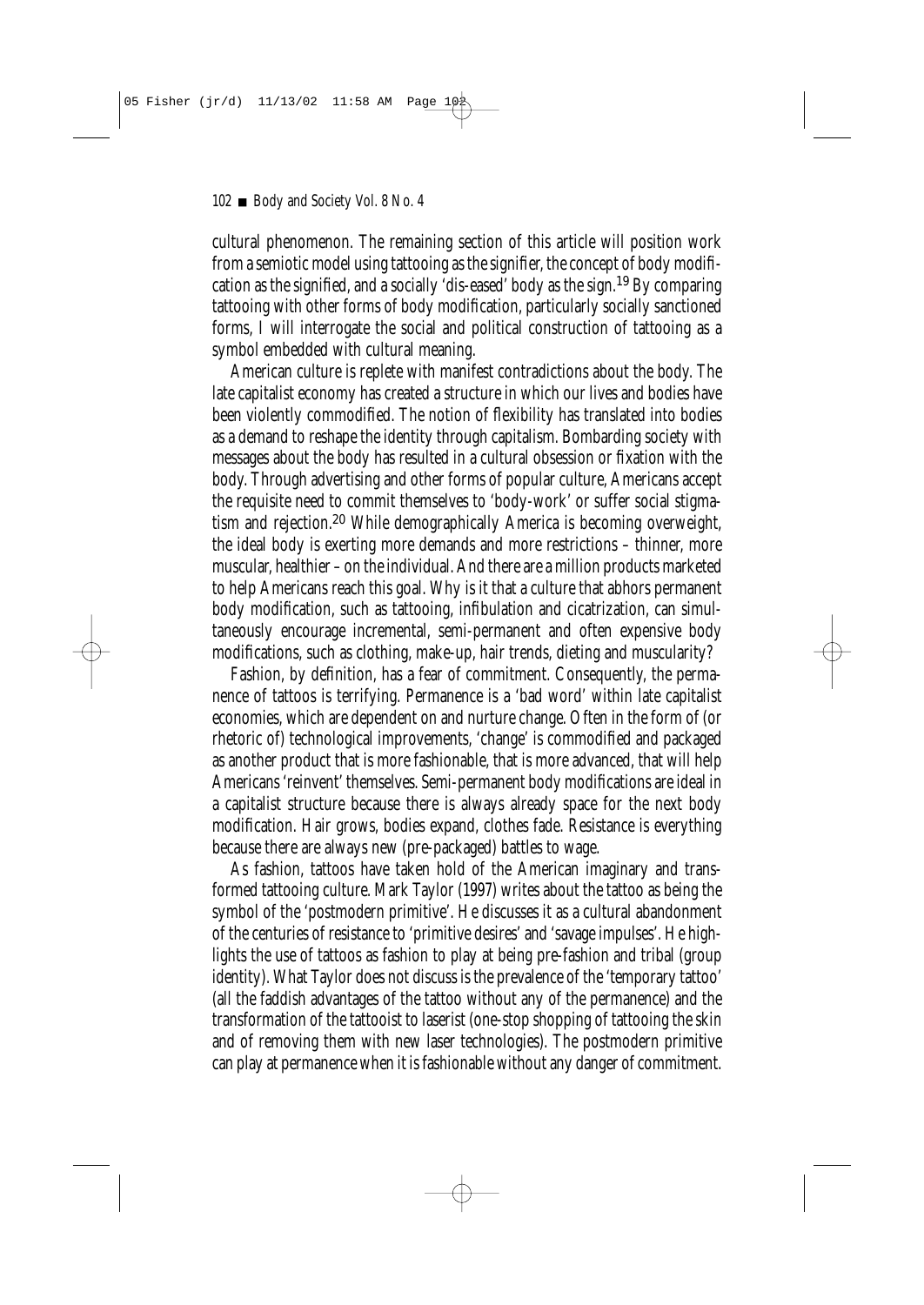In this culture of body fixation, boundaries are drawn of inclusion and exclusion based on the body. Americans form communities and friendships around athletics, gym membership, weight loss and behavioral support groups (quit smoking, drinking, disordered eating, etc.). Reinscribing boundaries, tattoos are marks of inclusion in different groups – fashionable, conforming, deviant. And as society focuses increasingly on the material body, individuals feel alienated from their own commodified bodies. This alienation stems from experiencing the world with rather than *through* the material body. Identity is fixed on what we are, rather than what we are becoming. The tattoo can serve as an indelible identity marker inscribing the boundaries of possibility for the body.

Before continuing this contemporary analysis of tattooing, it is essential to ask how this placement of the tattoo as a signifier of a socially dis-eased body operates within the historical perspective provided above. I think that this analysis can hold up, especially when contrasting voluntary tattooing, a comparatively recent phenomenon, with the centuries of involuntarily inscribing bodies. Susan Benson's work (2000) on tattooing emphasizes that, historically, groups whose bodies are regulated by the nation-state have been the most likely to have tattoos. She describes the recent predilection of prisoners, the military and the working class to tattoo their bodies. This tendency can be described as a reclaiming or reappropriation of the body. That is, in conditions of general repression and strict control of the body, these groups need to re-exert ownership of their own bodies. Accepting tattooing as a symptom in this context, it follows that the socially diseased body is suffering from a loss of agency due to the complex power of the state over the functioning of the body. Or in other words, the body has been infected by the state.

Expanding this model of state control over the body, why has tattooing become so common in the middle and upper classes? If tattooing remains a cultural reappropriation of the body, from whom or what are Americans reclaiming their bodies? The body is becoming commodified to such an extent that legal, ethical, political and social questions have arisen about the body as property. If the American body is a commodity, tattooing and other forms of permanent body modification can be construed as a way in which the individual reclaims some power over his/her own body. Benson writes on this point:

What is distinctive in contemporary tattoo practices is the linking of such assertions of permanence to ideas of the body as property and possession – 'a statement of ownership over the flesh', as one individual put it – indeed as the *only* possession of the self in a world characterized by accelerating commodification and unpredictability, 'the one thing you get in a culture where you are what you do'. (Benson, 2000: 251)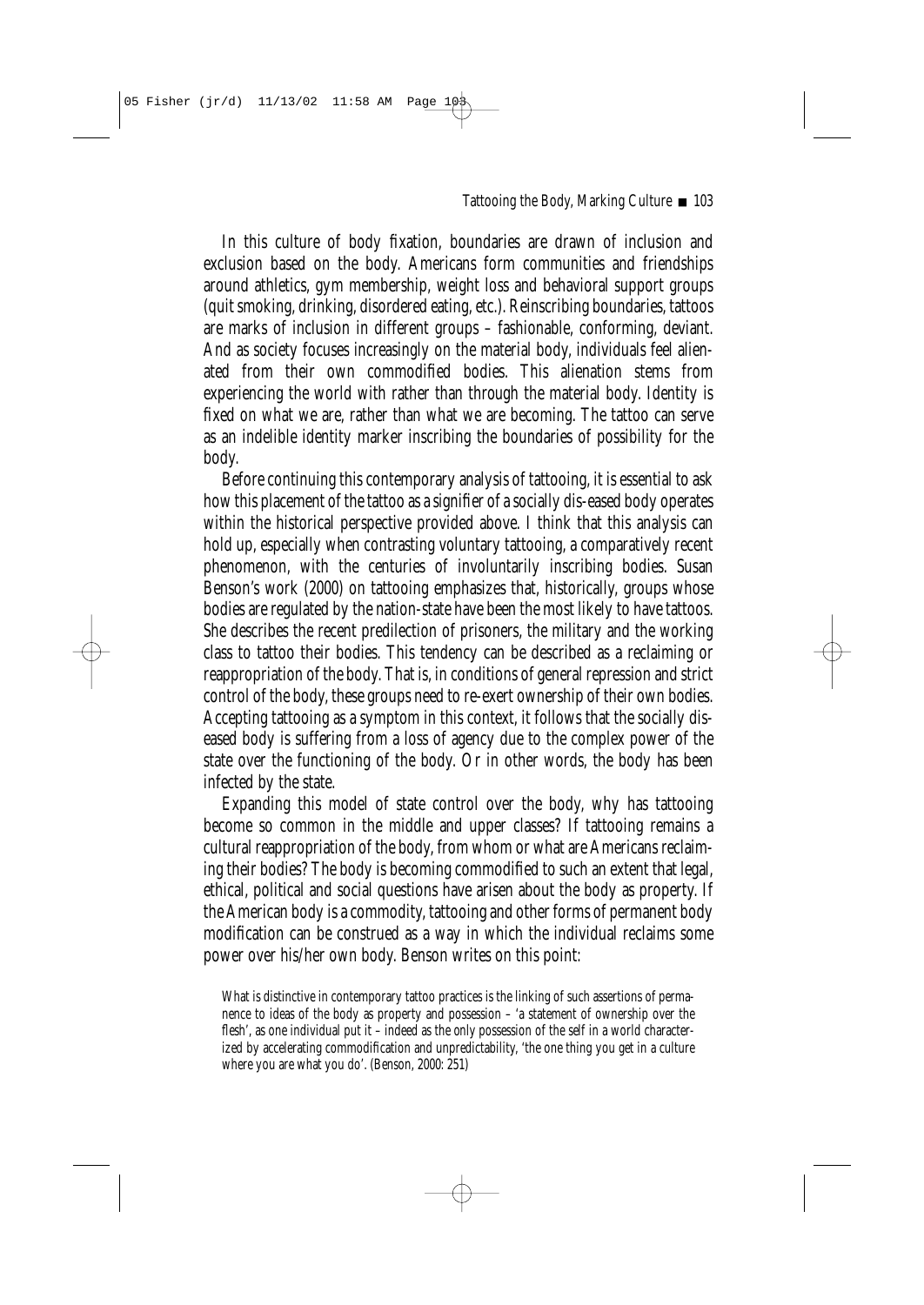Not only a culture of 'you are what you do' but also a culture of 'you are how you look'.

If involuntary tattoos were a form of control over the body by the state from ancient Greece to Nazi Germany, voluntary tattoos may be viewed as a cultural appropriation and reinterpretation of a historically regulating technology in order for the individual to re-establish control over their body. Or, in Foucauldian terms, the classical model placed identity or selfhood internal to the body, while the state remained external. In this condition, the state needed to mark the body to control it. In the modern model the state has displaced selfhood by taking the former position of identity and is internalized (docile body) while the self has become external. In this modern condition, identity or selfhood imposes external inscription (i.e. tattoos) to tame the unruly body-state.

Historically, multiple meanings have been embedded within the practice of tattooing in the West. As tattooing has changed in form and function from the neighboring tribes' influence on ancient Greek tattooing, to contemporary American practices of body modification, tattooing has remained both a fascinating and repelling practice. Tracing the history of tattooing in Western civilization, I have attempted to illustrate the patterns of interaction between tattooing practices and social and cultural perceptions of tattooing. By examining changes in both practice and perception, most notably changes in technology or cultural patterns, the struggle between the physical and social body can be analyzed in terms of the individual in opposition to the state or culture. Tattooing appears then as a means to reappropriate the physical body from the socially dis-eased body, as a means to resist the cultural forces that have commodified the body, and continue to do so. And yet it cannot be seen as a 'cure' and, therefore, must not be romanticized because it is still operating within the 'infecting' cultural patterns, within the American state and capitalism. As a service, tattooing has its parallels with more acceptable types of body modification, such as hairdressing and other aesthetic forms, and so must be understood within its tense complexity. As a continued social practice, tattooing has and will persist as a symptom of the complex relationship between the physical and social body.

#### **Notes**

1. The root '*stig*-' means 'to prick'.

2. Jones (2000) makes clear that *stigma(ta)* is commonly read as the equivalent of 'brand' especially in Christian literatures. He argues that the practice of branding humans was almost unknown to the Greeks and Romans. Furthermore, he insists, 'Animal-branding was universal, and is virtually never designated by the word *stigma* but by a word denoting a burn or a stamp' (Jones, 2000: 2). For the purposes of this article, I will accept Jones's argument that the *stigma* in Ancient Greece and Rome was indeed denoting today's concept of tattooing.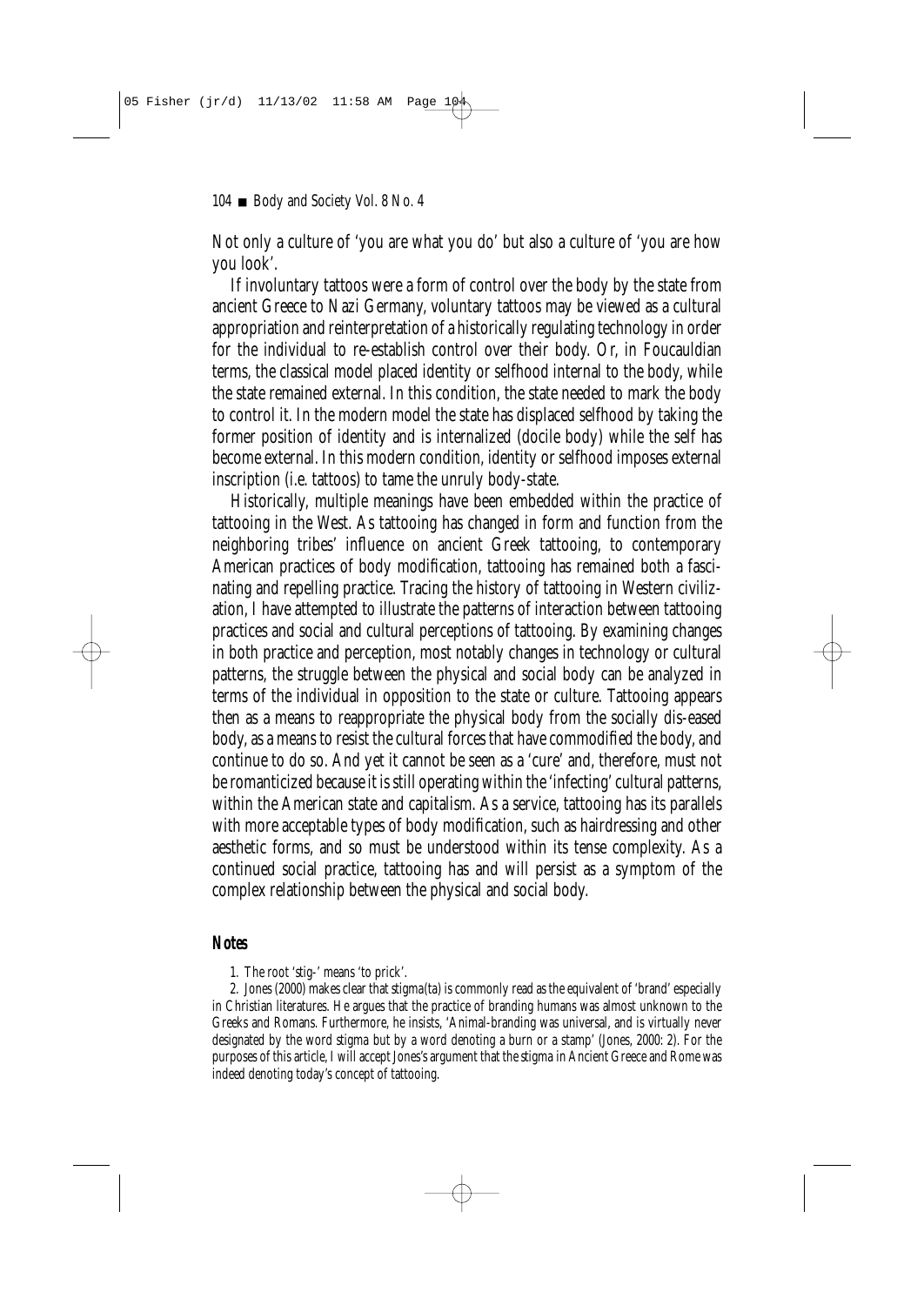3. As well as penal tattoos and slave tattoos signifying ownership, Jones also indicates that early Christians would tattoo emblems of Christ on their bodies as proof of their religious devotion.

4. Some scholars (Caplan, 2000a; Fleming, 2000; MacQuarrie, 2000) have examined the use and social role of tattoos in Celtic traditions. There are some scholars who argue that it was not done at all, others who argue that tattooing was a decorative practice in traditional Celtic culture until the spread of Christianity, and still others who argue that it was introduced as penal inscription from contact with the Romans (after the introduction of Christianity). There is consensus among most scholars, however, that tattooing practices had virtually disappeared in the British Isles until the voyages of discovery and colonization.

5. Govenar (2000) continues his analysis to show how soldiers' tattoos quickly moved away from motifs of battle and nationalism and toward erotic designs. He demonstrates that by the First World War, the military authorities were discouraging tattooing because of this change in imagery. He writes, 'For example, women in tattoos were nude and posed in a sexually suggestive manner, while in the nineteenth century women in tattoos were usually clothed ...' (2000: 214).

6. Of course the ironic thing about tattooing as fashion (which I will discuss further below) is that fashion is by definition dynamic and often quickly changing, while tattoos are indelible, permanent. We will also see the increased interest in developing tattoo removal technologies as the fashionableness of tattoos for the wealthy began to decline in the early part of the 20th century.

7. My intention in answering this question is not to invoke a causative model, but to show simultaneous historic events that might have influenced an upper-class interest in tattooing that did not exist prior to the late 1890s.

8. Unfortunately, the tattooing techniques that were used prior to the spread of the electric device are not described in any of the sources I have read. In part, this may be due to a lack of standardization in tattooing techniques. What we can surmise from descriptions of how the machine improved tattooing is that it was a previously painful process and there was less control over fine details of the image.

9. Charlie Wagner, another New York City tattooist, built a better design of the electric tattoo machine which was patented in 1904. Contemporary tattoo equipment has changed very little since Wagner's design (Sanders, 1989).

10. Although the Nazis' use of tattooing of prisoners in the concentration camps is currently one of the most visible historic uses of tattooing. I was not able to find a link to American perceptions of tattooing in the literature. It may have added to the general public distaste for tattooing during the 1950s, but I do not have any evidence that this was the case.

11. While the medical establishment was quite adamant about the dangers of tattooing during the mid-1930s through the 1960s, doctors were eager to learn ways in which tattooing could be used in medicine. Plastic surgery adopted tattooing techniques to achieve pigment coloration for patients who had skin grafts or transplants. Also, after the Second World War, some physicians lobbied for tattooing Americans' blood types and allergies on their bodies, so that in the case of nuclear war, physicians would be able to provide better care for their patients. Even today, groups of physicians are interested in tattooing problem patients, such as individuals who have Munchausen syndrome, so as to provide universal identification of these individuals.

12. Govenar documents some of the changes of tattooing as a social practice in respect to teenagers. He wrote:

From the few references in the New York Times in the 1930s, it is clear tattooing was also becoming popular among teenagers, a fact which angered middle-class parents and prompted the New York Assembly to pass a law in 1933 making it a misdemeanor to tattoo a 'child' under the age of sixteen. (Govenar, 2000: 221)

13. Sanders (1989) reports that summers are the busiest season, while demand is quite low in the winter.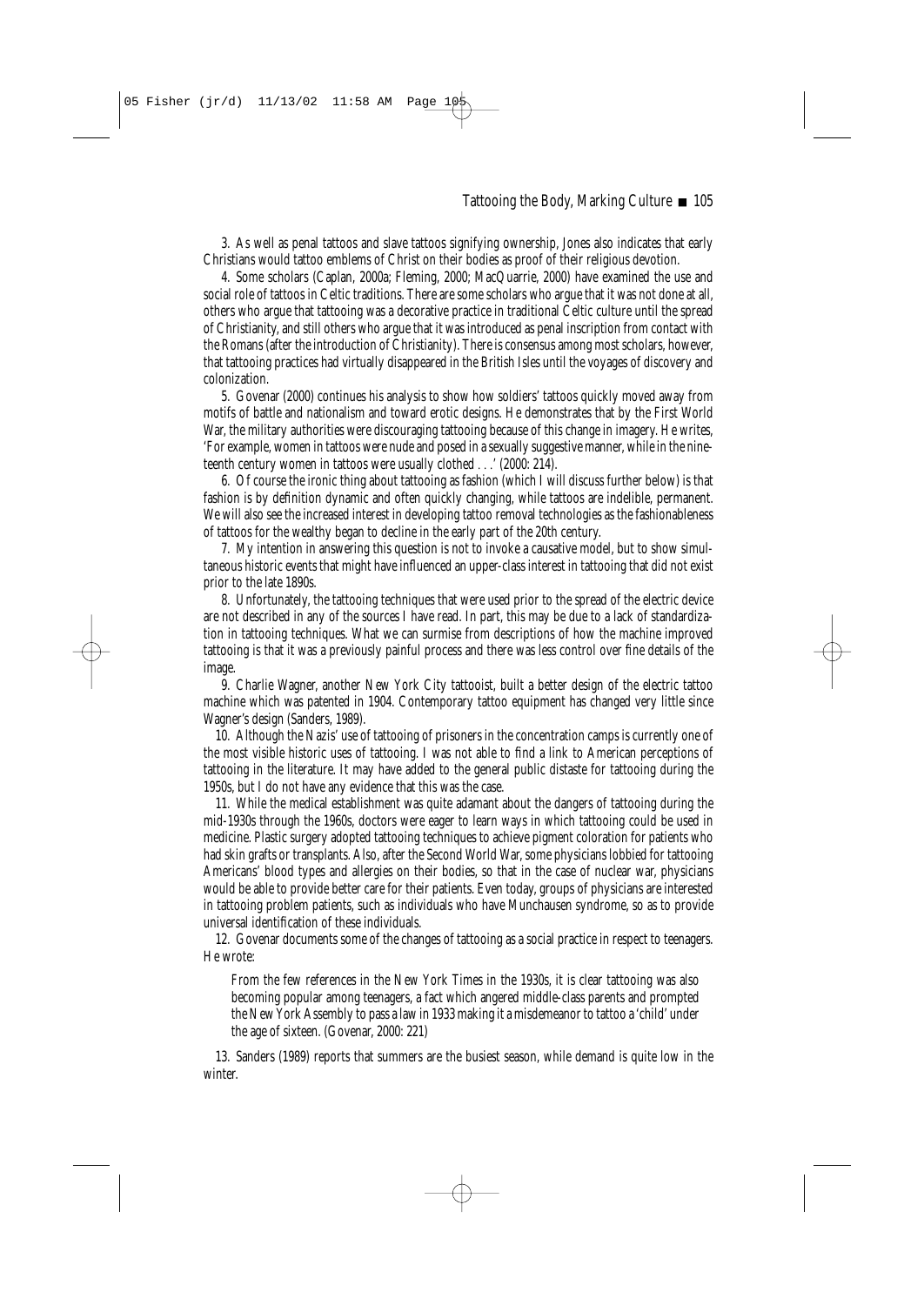#### 106 Body and Society Vol. 8 No. 4

14. Price and pain are largely dependent on the location of the body in which the tattoo will be placed, as well as on the difficulty or complexity of the design.

15. In addition, according to some tattooists, people seeking tattoos often do so in the hope that the tattoo will somehow transform their lives.

16. I was not able to find comparable data about the rates of tattooing by racial group or by class. There are many articles discussing how skin color can limit the types (i.e. colors) of tattoos the individual can request. There was also a mention that there was only one woman who was African American tattooing in the United States during the 1970s (Mifflin, 1997).

17. I will ignore the tattoo removal techniques for the moment.

18. There do seem to be major class differences in reactions to tattoos. Although people may be surprised to learn that their doctor or lawyer (male or female) has tattoos, they are generally more accepting (or at least less derisive) of the tattoos (Mifflin, 1997).

19. I have introduced this semiotic framework as a heuristic to think through the role of symbols in our interpretations of material reality. What I try to show here is that the practice of tattooing transcends the bounds of the material body in its symbolic role in society.

20. This stigmatism and rejection take both externalized and internalized forms in their impact on the individual.

### **References**

- Benson, S. (2000) 'Inscriptions of the Self: Reflections on Tattooing and Piercing in Contemporary Euro-America', in J. Caplan (ed.) *Written on the Body: The Tattoo in European and American History*. Princeton, NJ: Princeton University Press.
- Blanchard, M. (1994) 'Post-Bourgeois Tattoo: Reflections on Skin Writing in Late Capitalist Societies', in L. Taylor (ed.) *Visualizing Theory: Selected Essays from V.A.R., 1990–1994*. New York: Routledge.
- Bradley, J. (2000) 'Body Commodification? Class and Tattoos in Victorian Britain', in J. Caplan (ed.) *Written on the Body: The Tattoo in European and American History*. Princeton, NJ: Princeton University Press.
- Caplan, J. (2000a) ' "National Tattooing": Traditions of Tattooing in Nineteenth-Century Europe', in J. Caplan (ed.) *Written on the Body: The Tattoo in European and American History*. Princeton, NJ: Princeton University Press.
- Caplan, J. (ed.) (2000b) *Written on the Body: The Tattoo in European and American History*. Princeton, NJ: Princeton University Press.
- Fisher, J.A. (2002) *Sociopathologizing Patients: The Social Construction of Munchausen Syndrome*. Troy, NY: Rensselaer Polytechnic Institute.
- Fleming, J. (2000) 'The Renaissance Tattoo', in J. Caplan (ed.) *Written on the Body: The Tattoo in European and American History*. Princeton, NJ: Princeton University Press.
- Govenar, A. (2000) 'The Changing Image of Tattooing in American Culture, 1846–1966', in J. Caplan (ed.) *Written on the Body: The Tattoo in European and American History*. Princeton, NJ: Princeton University Press.
- Gustafson, M. (2000) 'The Tattoo in the Later Roman Empire and Beyond', in J. Caplan (ed.) *Written on the Body: The Tattoo in European and American History*. Princeton, NJ: Princeton University Press.
- Jones, C.P. (2000) 'Stigma and Tattoo', in J. Caplan (ed.) *Written on the Body: The Tattoo in European and American History*. Princeton, NJ: Princeton University Press.
- MacQuarrie, C.W. (2000) 'Insular Celtic Tattooing: History, Myth, and Metaphor', in J. Caplan (ed.)